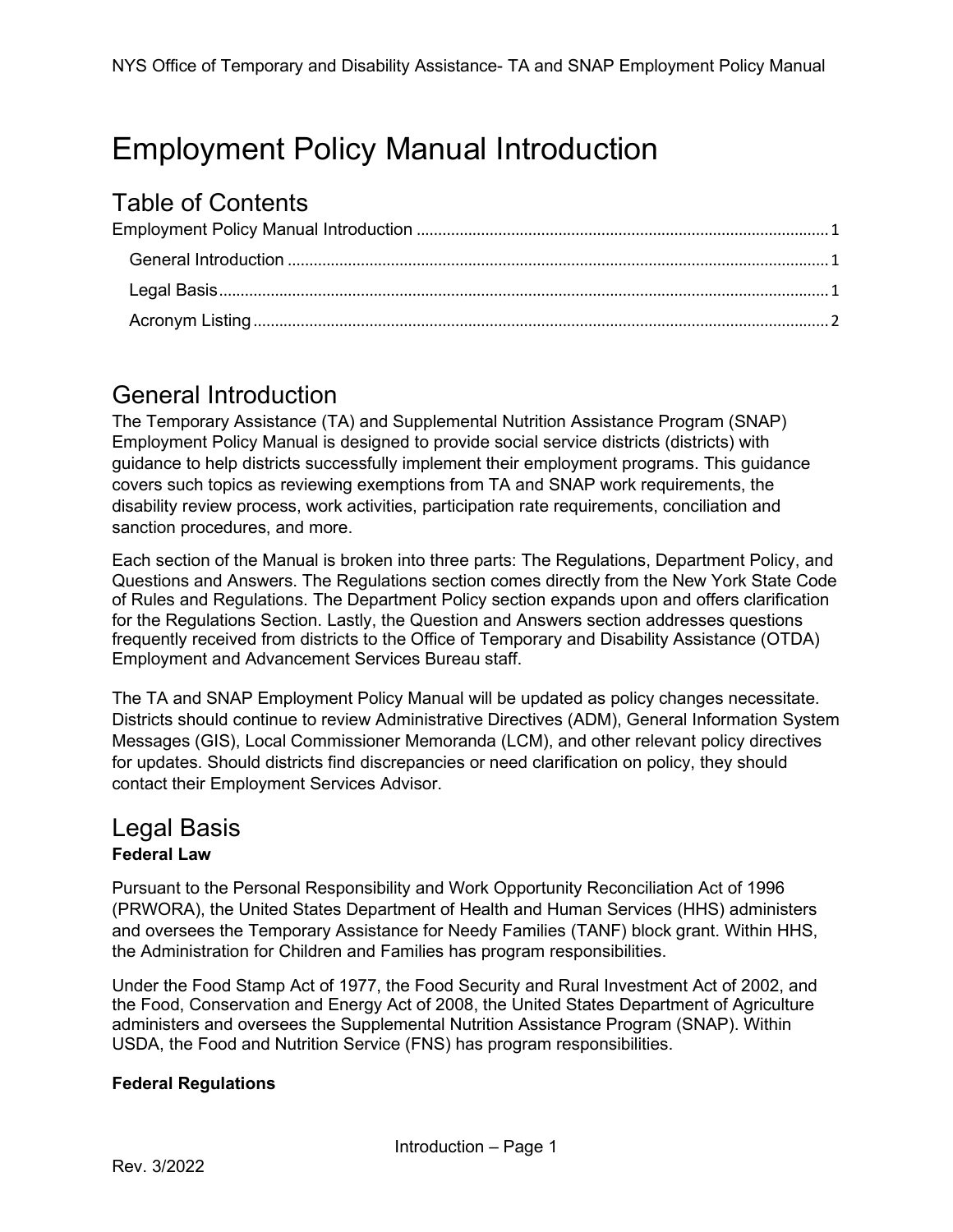NYS Office of Temporary and Disability Assistance- TA and SNAP Employment Policy Manual

45 CFR Chapter II of the Code of Federal Regulations governs the federal TANF block grant, which provides the funding for TA.

7 CFR Subchapter C of the Code of Federal Regulations governs SNAP.

#### **State Law**

Under Sections 29, 95, and 358 of the Social Services Law, the New York State Office of Temporary and Disability Assistance (OTDA) is granted authority for administering TANF and SNAP.

#### **State Regulations**

18 NYCRR, Part 385, of the New York State Code of Rules and Regulations governs Public Assistance and SNAP employment program requirements.

# <span id="page-1-0"></span>Acronym Listing

| <b>ABAWD</b> | Able Bodied Adult Without Dependents            |
|--------------|-------------------------------------------------|
| <b>ABE</b>   | <b>Adult Basic Education</b>                    |
| <b>ABEL</b>  | Automated Budgeting and Eligibility Logic       |
| <b>ADA</b>   | <b>Americans with Disabilities Act</b>          |
| <b>ADM</b>   | Administrative Directive (NYS issued directive) |
| <b>AFA</b>   | <b>Anticipated Future Action</b>                |
| <b>CFR</b>   | Code of Federal Regulations                     |
| <b>CIN</b>   | <b>Client Identification Number</b>             |
| <b>CNS</b>   | <b>Client Notices System</b>                    |
| <b>CUNY</b>  | <b>City University of New York</b>              |
| <b>DDD</b>   | Division of Disability Determinations           |
| D/A          | Drug/Alcohol                                    |
| <b>EAF</b>   | <b>Emergency Assistance to Families</b>         |
| <b>ESL</b>   | English as a Second Language                    |
| <b>ESNA</b>  | <b>Emergency Safety Net Assistance</b>          |
| E&T          | <b>Employment &amp; Training</b>                |
| FA           | <b>Family Assistance</b>                        |
| <b>FFFS</b>  | <b>Flexible Fund for Family Services</b>        |
| <b>GIS</b>   | <b>General Information System Messages</b>      |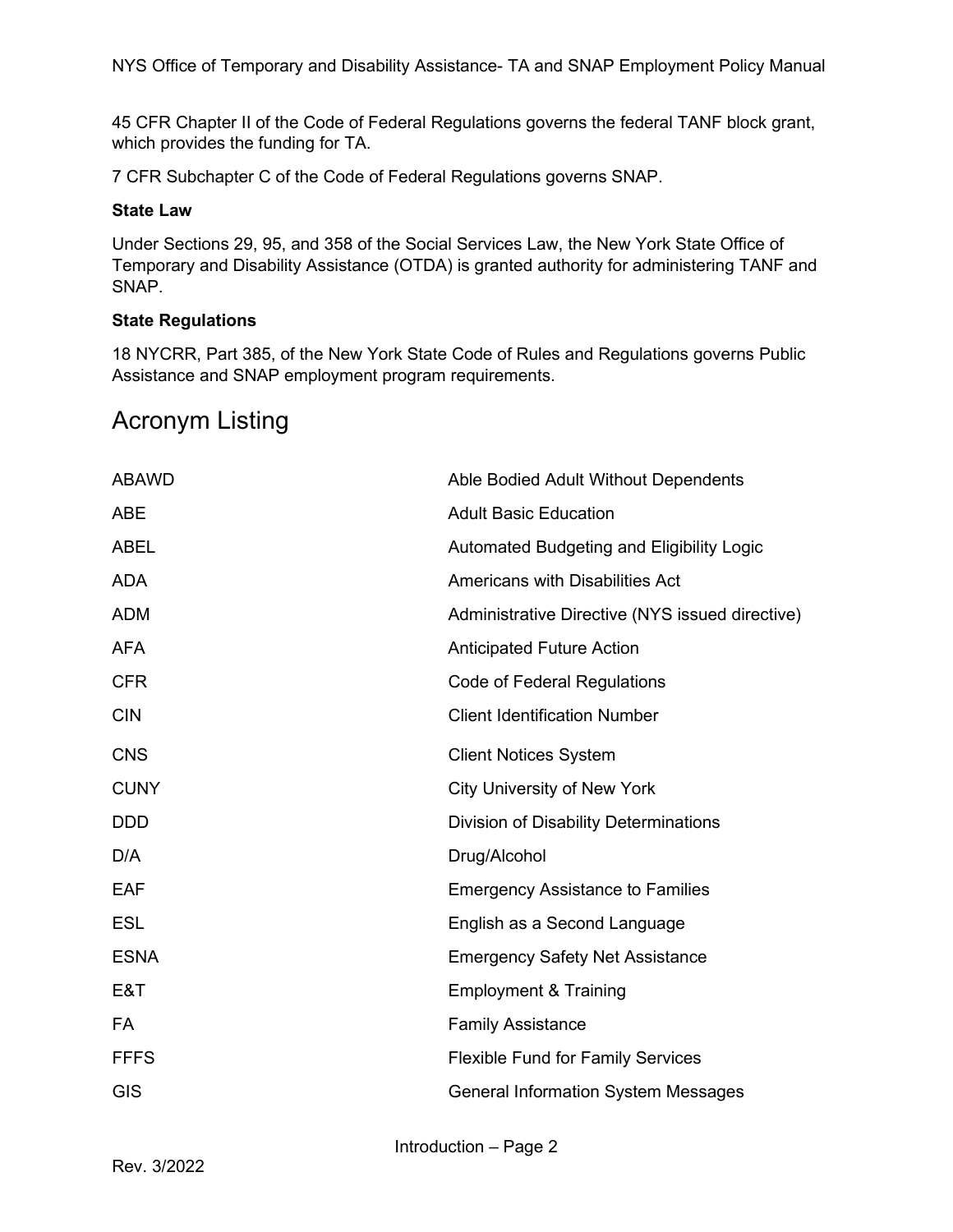## NYS Office of Temporary and Disability Assistance- TA and SNAP Employment Policy Manual

| <b>HEAP</b>         | Home Energy Assistance Program                                                |
|---------------------|-------------------------------------------------------------------------------|
| <b>HIV</b>          | Human Immunodeficiency Virus                                                  |
| <b>HRA</b>          | <b>Human Resources Administration</b>                                         |
| <b>HSE</b>          | <b>High School Equivalency</b>                                                |
| <b>INF</b>          | <b>Information Letter</b>                                                     |
| <b>JRT</b>          | <b>Job Readiness Training</b>                                                 |
| <b>LCM</b>          | Local Commissioner Memoranda                                                  |
| <b>LDSS</b>         | <b>Local District Social Services</b>                                         |
| <b>NOAA</b>         | Notice of Adverse Action                                                      |
| NTA-SNAP            | Non-Temporary Assistance SNAP                                                 |
| <b>NYC</b>          | New York City                                                                 |
| <b>NYCRR</b>        | New York Codes, Rules, and Regulations                                        |
| <b>NYCWAY</b>       | New York City Work Accountability and You                                     |
| <b>OCFS</b>         | Office of Children and Family Services                                        |
| <b>OJT</b>          | On-The-Job Training                                                           |
| <b>OTDA</b>         | Office of Temporary and Disability Assistance                                 |
| <b>PA</b>           | <b>Public Assistance</b>                                                      |
| TA                  | <b>Temporary Assistance</b>                                                   |
| <b>TANF</b>         | <b>Temporary Assistance for Needy Families</b>                                |
| <b>SN</b>           | Safety Net                                                                    |
| SNA-MOE             | Safety Net Assistance Maintenance of Effort                                   |
| <b>SNA Non-Moe</b>  | Safety Net Assistance Non-Maintenance of Effort                               |
| <b>SNAP</b>         | <b>Supplemental Nutrition Assistance Program</b>                              |
| <b>SNAP E&amp;T</b> | Supplemental Nutrition Assistance Program<br><b>Employment &amp; Training</b> |
| SNAP-FP             | Safety Net Assistance Federally Participating                                 |
| SNAP-MIX            | TA and SNAP Mixed Household                                                   |
| <b>SSD</b>          | <b>Social Security Disability</b>                                             |
| SSI                 | <b>Supplemental Security Income</b>                                           |
| <b>SSDI</b>         | Social Security Disability Insurance                                          |